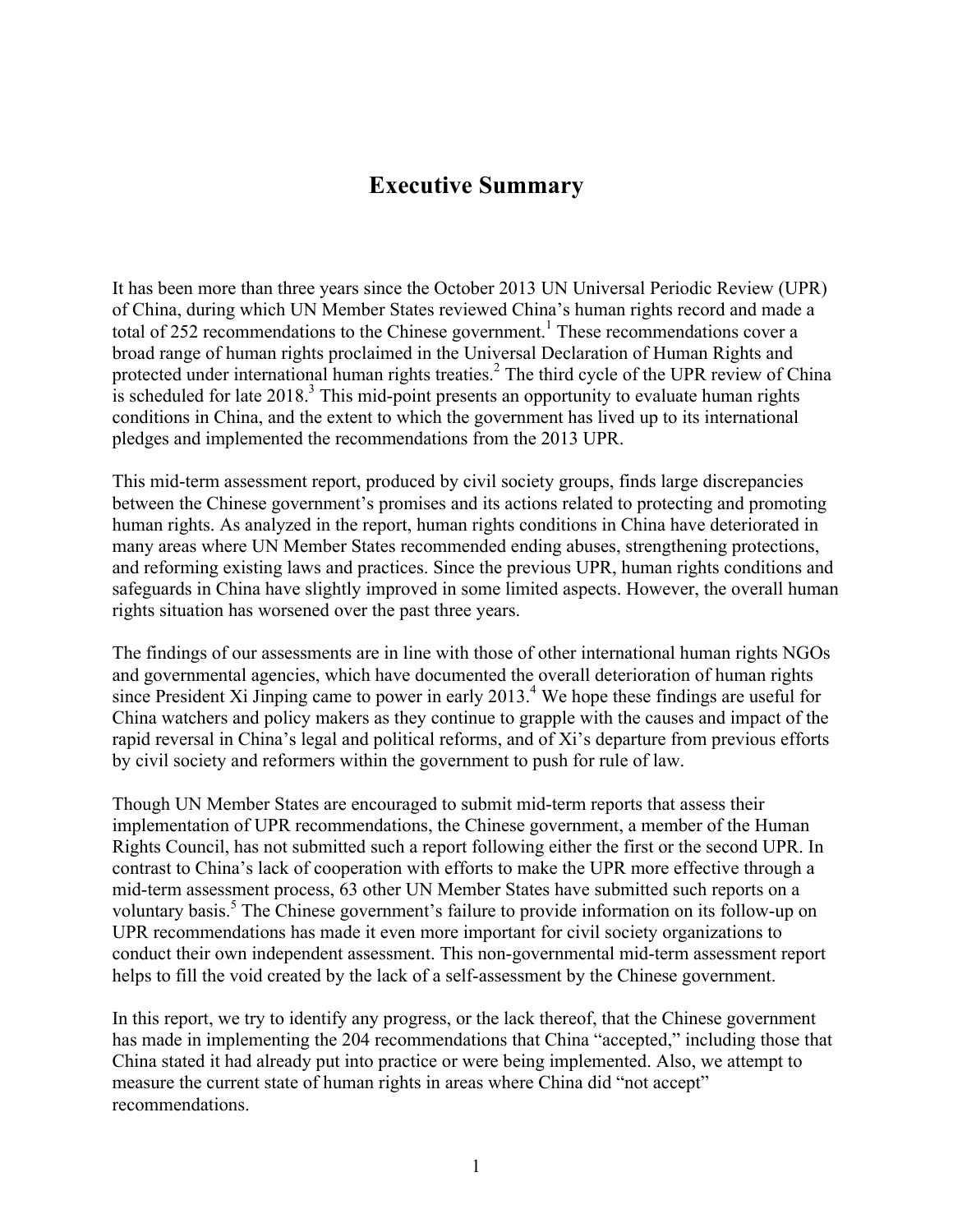This report is the fruit of cooperation among multiple Chinese civil society groups and human rights defenders in China, and presents a summary of their findings, analysis of systemic changes, and suggestions for going forward. In preparations for this report, contributors conducted research, held discussions, and shared information for the assessment. They have made specific *suggestions* that governments of UN Member States, as well as other stakeholders, can refer to in their own efforts to engage China and encourage the Chinese government to fully and effectively implement the 2013 UPR recommendations before the 2018 UPR.

This report gives voice to Chinese human rights defenders, whose participation in the UPR process has been aggressively suppressed by the Chinese government. Publicly demanding civil society participation in the UPR has led to harassment and detention of human rights defenders, including the death in custody of activist Cao Shunli (曹顺利) in 2014. For years, Ms. Cao had organized grassroots efforts to push the government to consider non-governmental input and feedback on China's national reports for the 2009 and 2013 UPR and for China's National Human Rights Action Plans.<sup>6</sup>

The release of this UPR mid-term assessment report coincides with China's re-election for another three-year term as a member of the Human Rights Council, and highlights human rights issues in China that need improvement. The HRC is charged with being "responsible for promoting universal respect for the protection of all human rights and fundamental freedoms for all…" and "should address situations of violations of human rights."<sup>7</sup> Unfortunately, governments unfriendly or even hostile to human rights continue to occupy membership seats, which is an indication that Member States have made serious compromises and have strayed from the stated mission of the HRC.<sup>8</sup> The Chinese government cited the "high number of votes" it received for a seat for 2014-2016 as "proof" of its success in supporting international human rights, while it openly admitted that its objective to be on the HRC is to "actively declare China's own human rights policy and point of view."<sup>9</sup> The next three years gives China yet another chance to demonstrate that it is able to behave cooperatively and constructively as a HRC member and make substantive contributions to the "promotion and protection of human rights."<sup>10</sup>

## *Key Findings*

This report focuses mainly on the years between 2013-2016, and assesses China's level of implementation of key UPR recommendations. The scope of the evaluation covers a wide range of civil, political, social, economic, and cultural rights touched upon in the recommendations. The report is organized largely in sync with these thematic areas, and in the order that the 2013 UPR Working Group Report presented States' recommendations.<sup>11</sup>

We found that, of the **236** *appropriate* recommendations (out of a total of **252** that included **16** "inappropriate" recommendations for which assessments are unavailable), **190** were "not implemented," **43** were "partially implemented," and **3** were "implemented." The 16 *inappropriate recommendations* are those that undermine, or are counter-productive to, achieving the ultimate aim of the UPR—"to improve the human rights situation in all countries and address human rights violations wherever they occur."<sup>12</sup>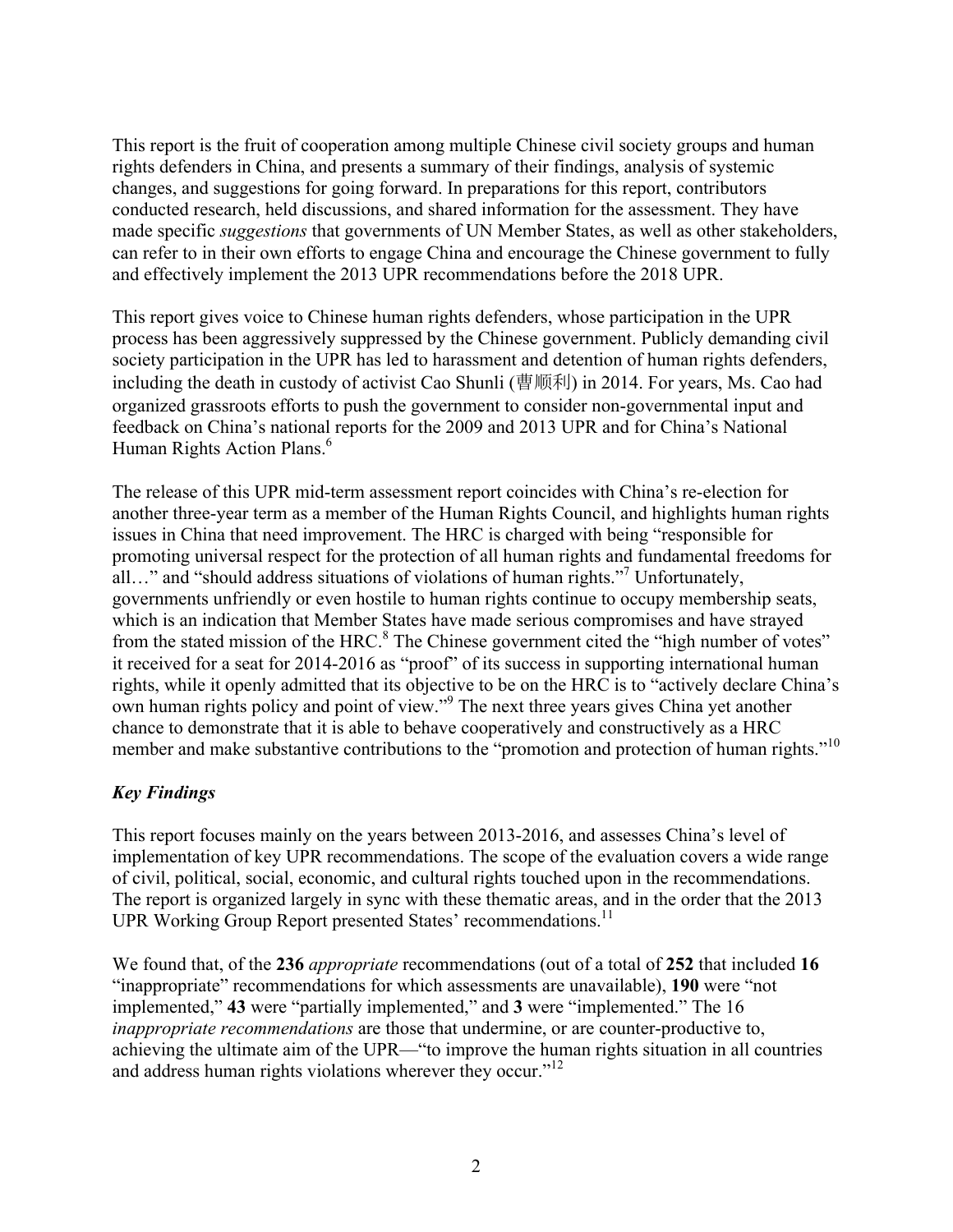The following are synopses of the key findings by chapter.

#### *Chapter 1: Cooperation with the UN*

The report starts with a review of China's implementation of UPR recommendations concerning its cooperation with UN human rights bodies. We found that there has been no progress on this front. China has not established an independent National Human Rights Institution and Chinese officials exclude input from the general public and independent civil society when drafting UN State Party reports and evaluating its National Human Rights Action Plans. (Section 1.2) The lack of independent consultation raises serious questions about the accuracy and objectivity of government claims about its "successes" in carrying out these plans.13 China continued to reject or stall most requests for country visits by UN Special Procedures mandate holders, and only allowed three visits under strict monitoring by state agents. (Section 1.3) Treaty bodies continue to face difficulties in receiving concrete information from China for their periodic reviews and, as we demonstrate throughout the report, few treaty body recommendations have been implemented. In addition, Chinese authorities continue to take reprisals against human rights defenders seeking to cooperate with the UN or participate in UN human rights activities. (Section 2.2)

#### *Chapter 2: Civil & Political Rights*

In the areas of civil and political rights, we present our evaluation of the implementation of selected key UPR recommendations concerning: right to political participation, the death penalty, torture, administrative detention, freedom of expression, peaceful assembly and association, religious freedom, independence of lawyers, and protection of human rights defenders.

We found that, in regards to political participation, women continue to be underrepresented in the government and Party at all levels. Election laws have not been fully implemented and government/Party interference in elections has increased to such a degree that there is practically no guarantee of the right to vote or be elected in local elections. We documented multiple cases of retaliation against independent candidates and election monitors. Authorities in minority areas, including the Tibet Autonomous Region, not only interfere in elections, but also intrude at the household level in attempts to monitor political thought and behavior. (Section 2.1)

Since the 2013 UPR, despite small decreases in the number of crimes for which the death penalty applies, the trend of small reductions in the number of annual executions seems to have stalled, and non-transparency remains the rule. Various reform measures have been extraneous or inadequate, and China's application of the death penalty still does not conform to international standards. (Section 2.2)

Despite China's new legislation banning forced confessions, authorities continue to fail to adequately enforce preventive measures nor conduct investigations into credible accusations of torture. (Section 2.3) Police continue to involuntarily commit activists to psychiatric facilities, in violation of China's Mental Health Law, and without facing any consequences. (Section 2.4)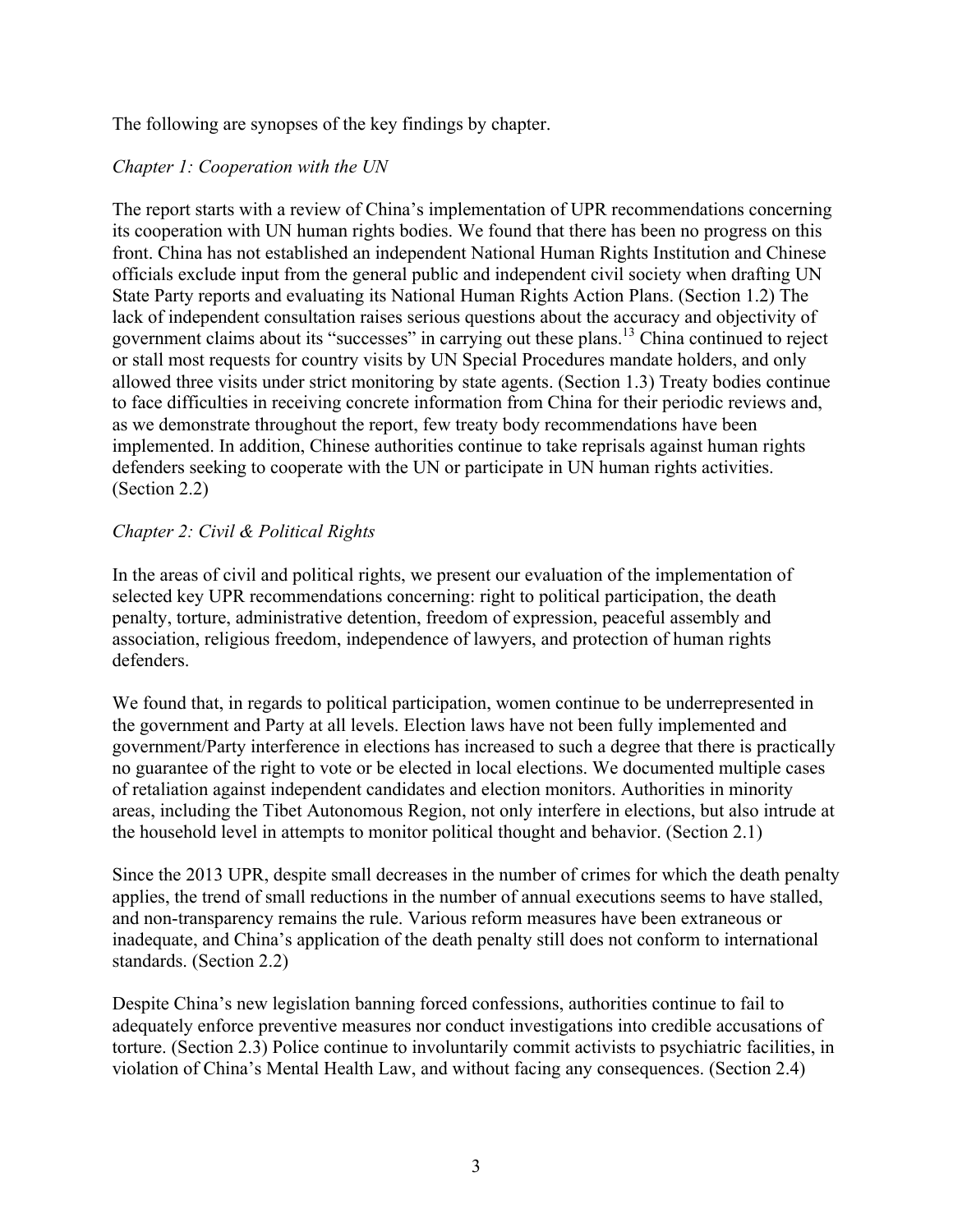Since 2013, the government has intensified systematic suppression of freedom of expression, and peaceful assembly and association, leveraging laws and regulations to curtail these rights and escalate criminal prosecution of those who exercise them. China continues to jail journalists and bloggers and draconian cyber policies have been codified into law. Authorities routinely prosecute participants of peaceful gatherings for "disrupting public order" or "picking quarrels," and independent human rights NGOs face closure under new regulations. (Sections 2.5 & 2.6)

Human rights defenders in China and civil society in general have come under government assault in the past few years, as Chinese authorities adopted laws and regulations to legitimize its harshest political repression since the mid-1990s. China's hostility towards human rights defenders has become evident in international human rights fora. (Section 2.9) Human rights lawyers, in particular, have become targets of unprecedented harassment and persecution. Any rule of law reform initiatives have practically stalled and the legal environment for practicing law has rapidly deteriorated. (Section 2.8)

### *Chapter 3: Economic & Social Rights*

In the areas of economic and social rights, we present our evaluation of the implementation of selected key UPR recommendations concerning: women's rights, discrimination on the grounds of sexual orientation and health status, rights of the child, rights of persons with disabilities, and equal protection for China's rural population, including migrant laborers. Despite some limited improvements, we find that protection of these rights still falls far short of international human rights standards.

On women's rights, China's legal framework for protecting women's right to equal pay for equal employment remains inadequate. The much-welcomed new Anti-Domestic Violence Law (2015) provides legal tools for combating widespread domestic violence, but it does not provide comprehensive protection for victims. China's Criminal Law does not fully comply with international standards in terms of protecting women, and it does not effectively combat trafficking in women. (Section 3.1)

The government has not made any substantial progress in law or practice towards ensuring LGBT persons and individuals with HIV/AIDS or Hepatitis B enjoy equal protection of their rights. Current laws and regulations do not prohibit discrimination based on sexual orientation, gender identity, or HIV status. (Section 3.2)

Child labor, child trafficking, and sexual abuse remain serious concerns, despite some attempts by the government at protecting children at the legislative and regulatory levels. The new "twochild" birth control policy does not sufficiently help combat abuses against disabled children and girls due to entrenched social discrimination. Some children are still deprived of their right to be legally registered and their entitlement to public services and government subsidies. The household registration system has led to the denial of equal education to rural children, especially migrant workers' children. (Section 3.3)

Despite government efforts at improving national legislation, Chinese laws and regulations still do not meet crucial international standards for persons with disabilities, especially for disabled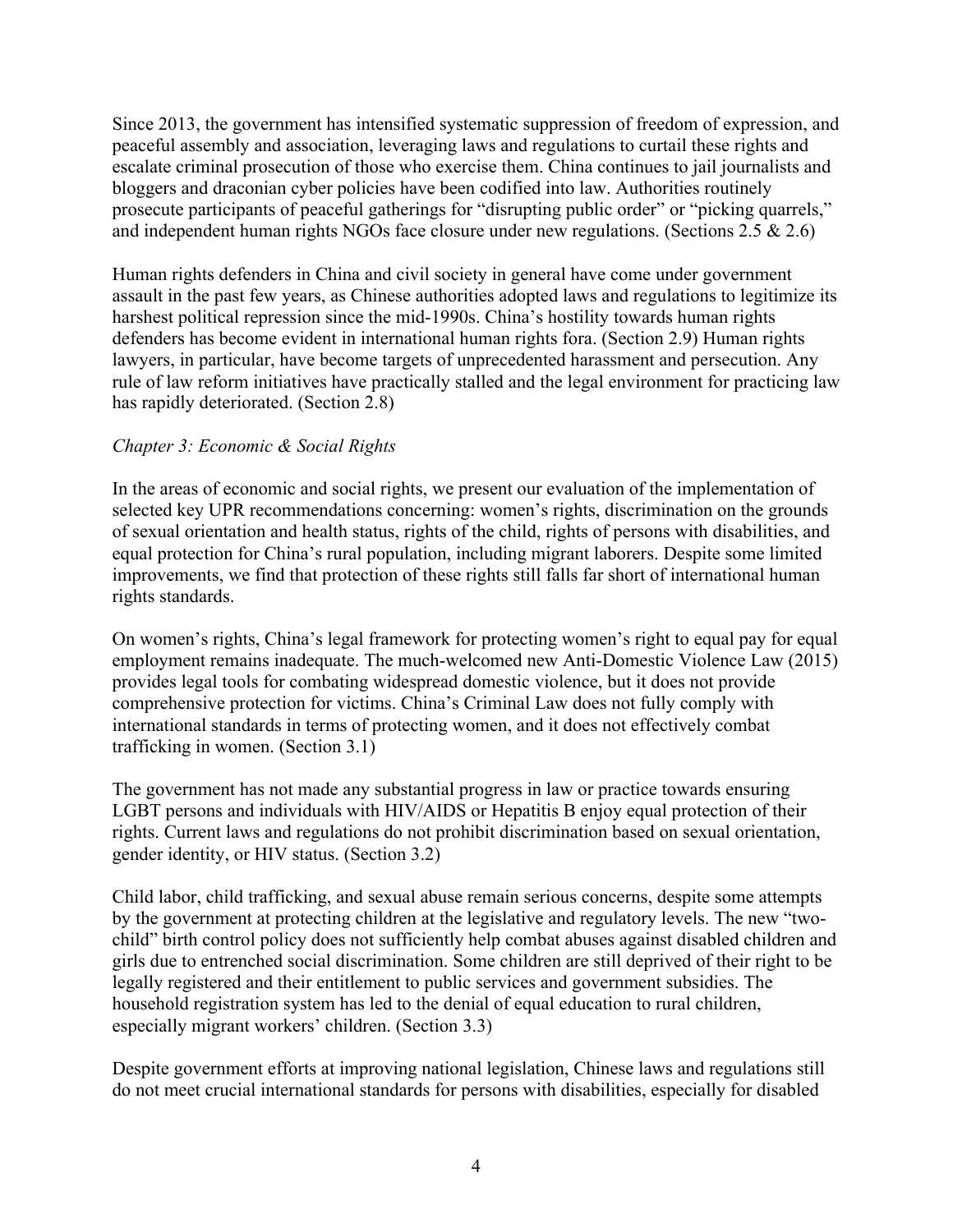children. The disabled continue to face discrimination and a lack of basic access and support to public benefits and services. Many regulations continue to contain discriminatory language. The "two-child" birth control policy continues to contribute to the persistence of abandoned disabled children, and the government has not provided adequate programs to assist disabled orphans. (Section 3.4)

China frequently emphasizes its achievements in economic development, including lifting hundreds of millions out of poverty, as evidence of its protection of social and economic rights. However, the government still has not put in place meaningful accountability mechanisms for the full realization of economic rights. Its policies have resulted in expanding disparities in income and in access to poverty relief between urban and rural areas as well as coastal and inland areas, including in ethnic minority regions. Reform of the "household registration" system, which discriminates against rural migrants, has been limited. Revamping of the discriminatory health insurance and pension systems is long overdue. (Section 3.5)

#### *Chapter 4: Human Rights Education*

We also present our evaluation of China's implementation of UPR recommendations on promoting human rights education. The government remains non-transparent about human rights education and training materials, especially those for officials and public servants. We find that insufficient focus has been placed on the content of human rights education and training materials. Instead, the government simply concentrates on the number of trainings or education programs. Available information indicates that the existing materials in school curriculum do not meet international standards or convey fundamental human rights principles. Nor do there appear to be any rigorous efforts to examine the effectiveness of human rights education and training programs. In the 2016-2020 National Human Rights Action Plan, the government omitted the goal to bring educational materials in line with international standards. (Chapter 4)

In the annexed Table to this report, we present the final "grades" that we gave to China's midterm performance in implementing all 252 recommendations from China's second UPR. (Annex 2) The "Guide to the Accompanying Table" helps explain what the "grades" represent and how the quality of the recommendations themselves are assessed. (Annex 1) To further illustrate China's failure to constructively cooperate with the UN, included is a chart of the 24 cases that the UN Working Group on Arbitrary Detention issued "opinions" on from 2009-2016 concerning China. (Annex 3)

#### *Civil Society Suggestions*

The next two years, before the third UPR in 2018, presents yet another opportunity for China to demonstrate that it is able to and can behave cooperatively and constructively with the UN. As a member of the Human Rights Council, China has an obligation to promote and protect human rights. We have proposals in this report for the government on what measures it can take, if it has the political will, to make genuine human rights progress.

In this report, we make specific *suggestions* to the Chinese government about how to fully and effectively implement the 2013 UPR recommendations before the 2018 UPR. Governments of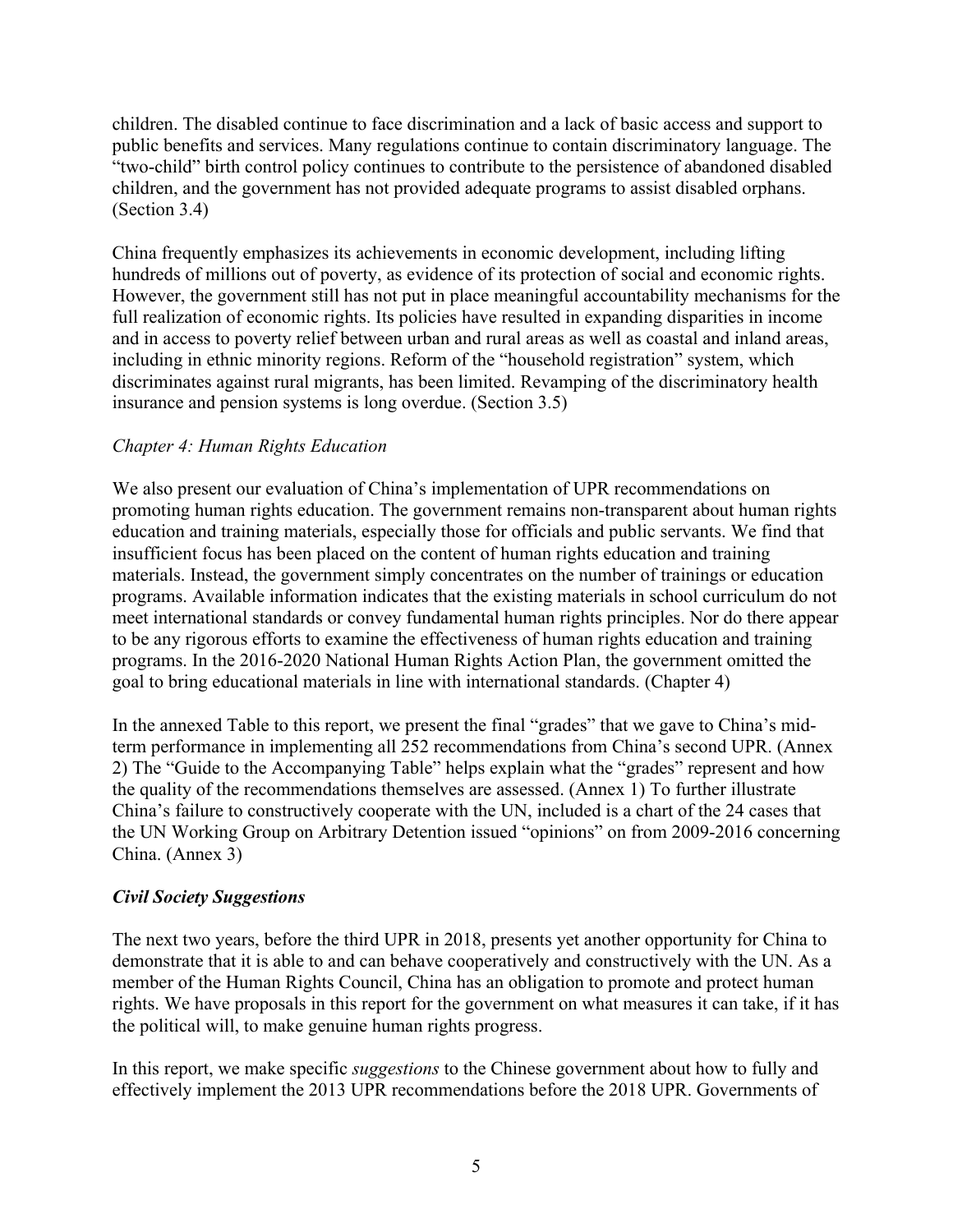UN Member States, as well as other stakeholders, can refer to these suggestions in their own efforts to engage China to take measures to implement recommendations.

Our key suggestions include:

- Provide a clear legislative timetable with the earliest possible dates for completing all the necessary administrative and judicial reforms toward compliance with the ICCPR and for ratifying the ICCPR;
- Establish an independent National Human Rights Institution that protects and promotes human rights without government interference and retaliation;
- Fulfill treaty obligations under all the international human rights treaties that it has ratified, and amend all national laws and regulations that are not in full compliance with these treaties;
- Fully cooperate and constructively interact with the UN High Commissioner for Human Rights, the Special Procedures and treaty bodies;
- Increase transparency regarding the number of executions and individuals sentenced to death and repeal the classification of executions as a state secret;
- Implement a five-year moratorium on executions and ensure humanitarian treatment of death penalty convicts;
- Strictly enforce relevant legal provisions to ensure that illegal evidence extracted through torture is excluded in court trials, and hold state agents criminally accountable for committing acts of torture;
- Withdraw China's reservation to Article 20 of the Convention against Torture, declare in favor of Articles 21 and 22, and sign and ratify OPCAT;
- Abolish all forms of extra-judicial detention and ensure all psychiatric facilities meet international human rights standards and protect the rights of those committed in such institutions, including granting access to legal counsel, visitors, and periodic judicial review;
- Amend laws and remove restrictions on freedom of information, expression, and on the media, including the Internet and social media, that are not in accordance with the ICCPR and UDHR; release those being held in detention or imprisonment for exercising their right to freedom of expression and press;
- Stop all criminal prosecutions, arrests and all other forms of intimidation of individuals for exercising their rights to freedom of association and peaceful assembly;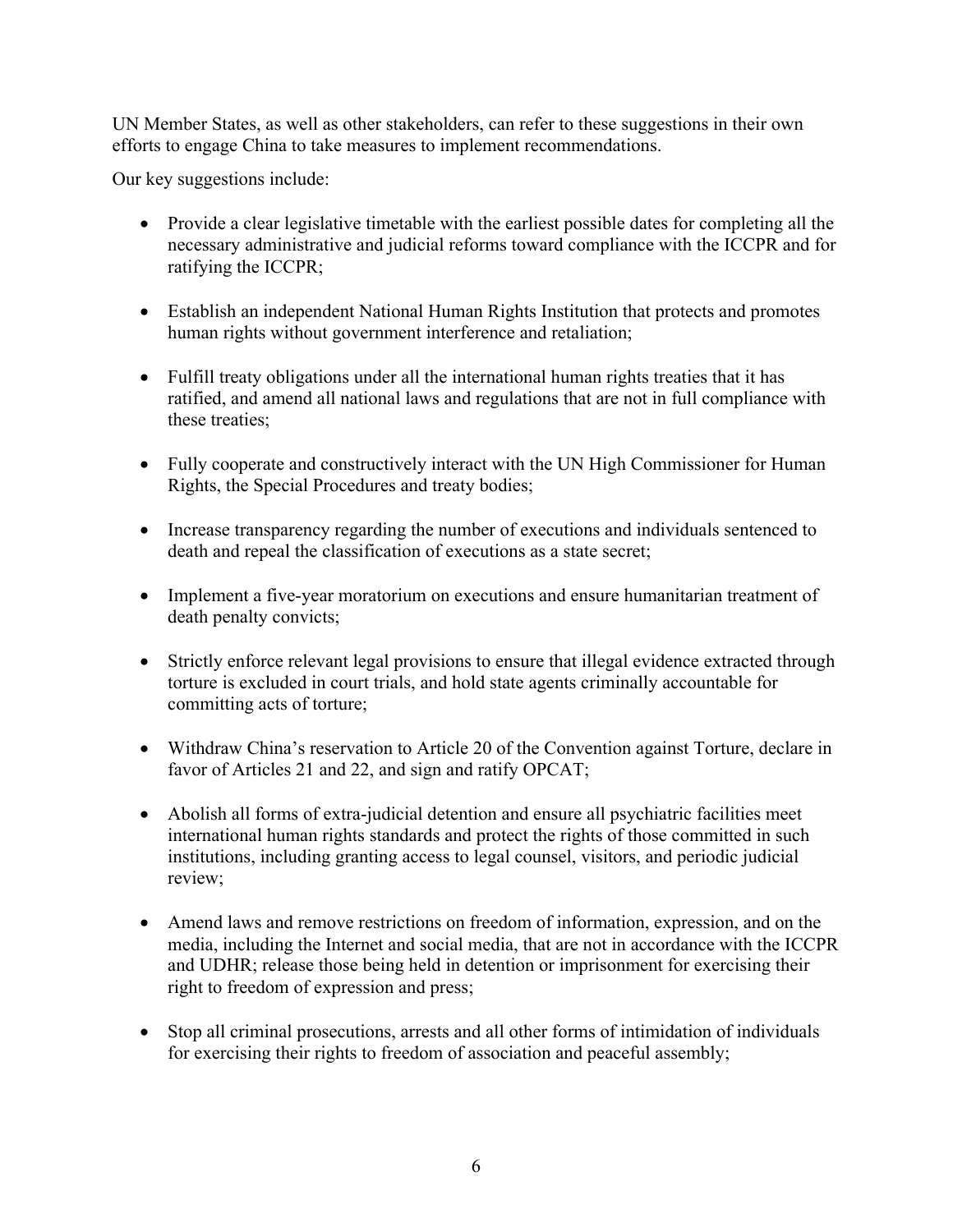- Allow national and international NGOs to play a full and active role in promoting and protecting human rights, specifically by removing legislative obstacles to NGO funding and legal registration so they can operate freely and effectively;
- Allow all Chinese citizens, particularly ethnic monitories, to fully exercise freedom of religion, such that they can practice their religion without fear of government reprisal; release all prisoners of conscience who have been punished for the peaceful exercise of their religion;
- Remove administrative obstacles, such as the annual inspection of lawyers and law firms, and any regulations that can be used to intimidate or penalize lawyers for practicing their profession;
- Guarantee access to prompt and effective investigation by an independent and impartial body of all allegations of obstruction of lawyers' access to their clients or violence against lawyers; close loopholes in laws and regulations that grant police broad powers to use "national security" in denying detainees' access to lawyers;
- End all forms of reprisal against Chinese citizens who seek to participate in, or cooperate with, UN human rights mechanisms, and ensure their freedom and safety;
- Facilitate the development, in law and practice, of a safe and enabling environment in which human rights defenders can operate without fear, obstruction, and threats;
- Eliminate discrimination based on gender and gender identity, sexual orientation, and HIV/AIDS or Hepatitis B status in employment, including in relevant laws and regulations; amend the Anti-Domestic Violence Law to fully apply to all types of relationships; and amend the Criminal Law to hold both sellers and buyers involved in trafficking into all types of exploitation and servitude criminally accountable;
- Adhere to international standards by completely depathologizing homosexuality in the Chinese Classification of Medical Disorders-3, as well as in school education curricula, and follow the Yogyakarta Principles to ensure sexual orientation and gender identity are incorporated into public education;
- Ban "gay conversion therapy" treatments throughout China, penalize hospitals or clinics that utilize the "therapy," and provide remedies to individuals who were forced to undergo such illegal therapy;
- Strictly enforce the International Labor Organization's standard of 18 as the minimum age for admission to any type of employment or work that is likely to jeopardize the health and safety of minors;
- Abolish the household registration *(hukou)* system to ensure all citizens, especially children, receive equal access to health care, social services and benefits, and employment in line with principles of non-discrimination;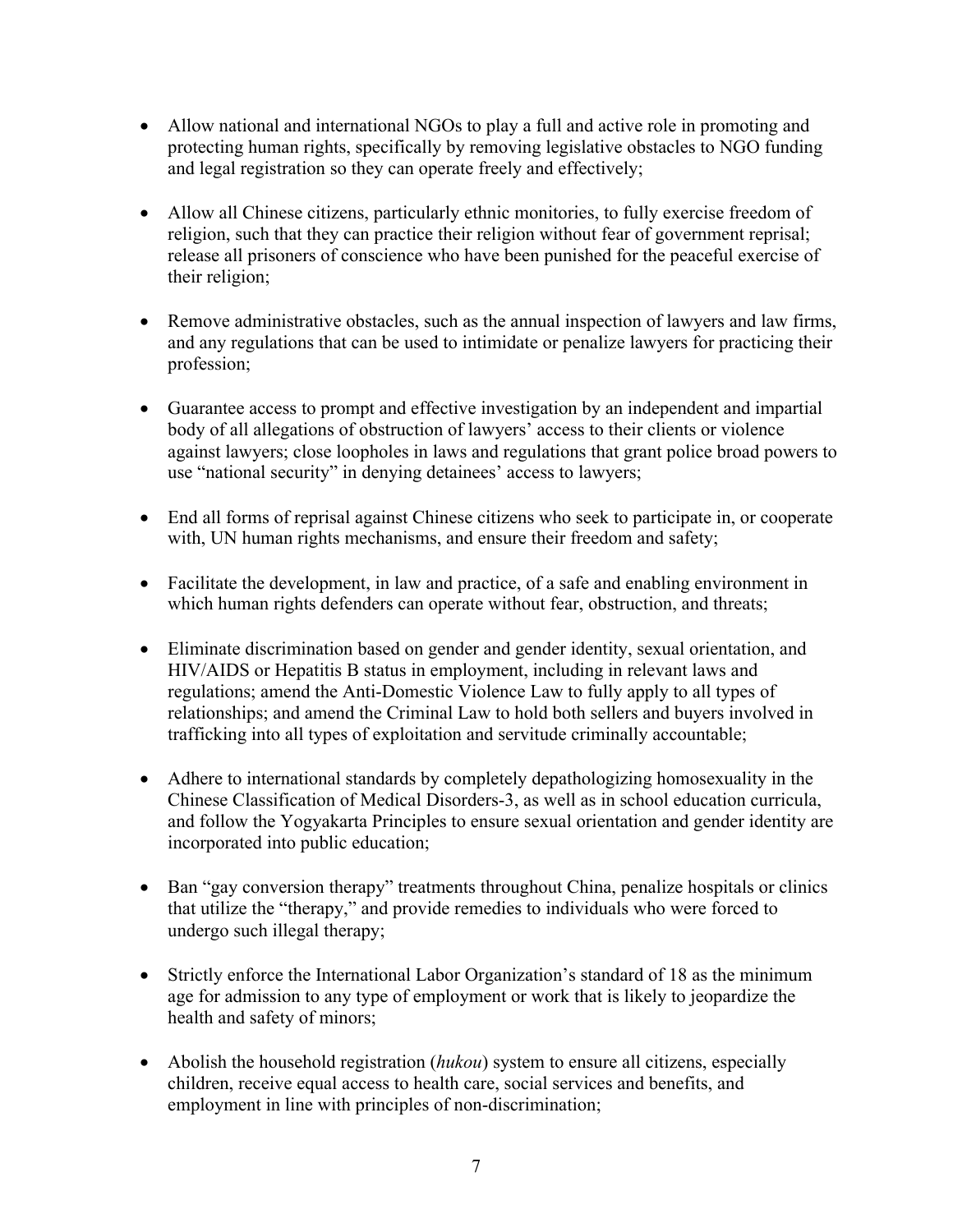- Lift state birth control quotas and remove all forms of penalties that deter parents or guardians from registering their children at birth, and enforce the right to nine-year compulsory education for migrants' children and rural children;
- Introduce a human rights model of disability into national disability law and policy, in accordance with the International Convention on the Rights of Persons with Disabilities;
- Combat abandonment of children with disabilities, reform family planning policies with the aim of combatting the deep-rooted causes of discrimination against children with disabilities; provide equitable medical care and other access facilities in rural regions for disabled persons, and ensure school-age disabled children receive inclusive compulsory education;
- Implement effective measures to set up programs targeting poverty alleviation in remote rural and ethnic minority areas;
- Include more specific and measurable goals related to human rights education in National Human Rights Action Plans, based on the UN Declaration on Human Rights Education and Training and the World Programme for Human Rights Education;
- Apply UN-provided standard international human rights education materials for trainings at schools at all levels, for law-enforcement and judicial officers, and other government officials, that promote respect for universal rights and fundamental freedoms as outlined in the Universal Declaration of Human Rights and other UN human rights conventions.